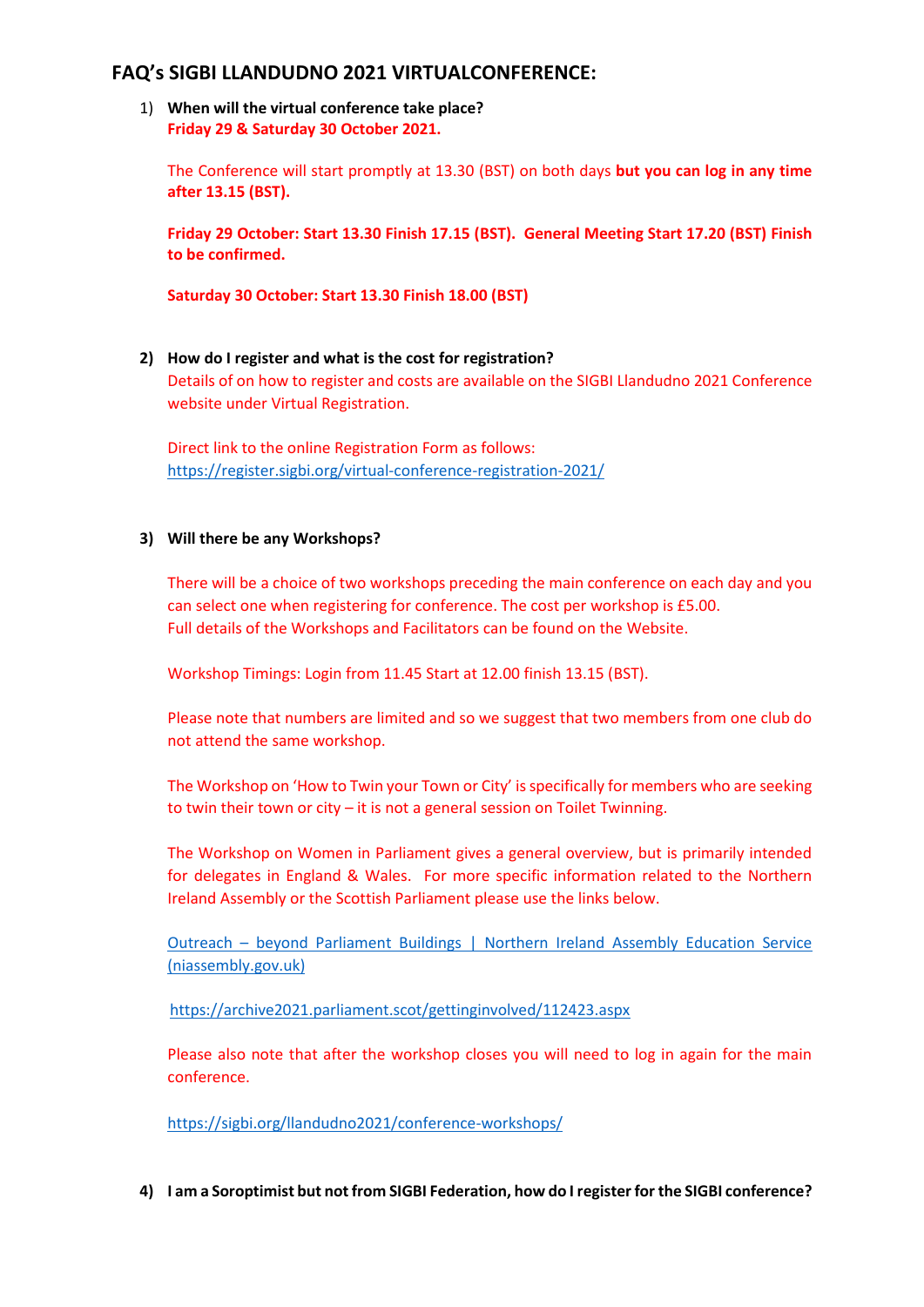Anyone who is a Soroptimist but belonging to another Federation (i.e. not SIGBI) will need to complete the Non-Soroptimist Registration Form. Details can be found on the SIGBI Llandudno 2021 Conference website under Virtual Registration.

Direct link to the Registration Form for non SIGBI Members as follows:

<https://register.sigbi.org/non-member-virtual-conference-registration-2021/>

**5) Can Non-Soroptimists Register?**

YES, we would be delighted to welcome guests. Details on how to register and costs are available on the SIGBI Llandudno 2021 Conference website under Virtual Registration.

Direct link to the Registration Form for non SIGBI Members as follows:

<https://register.sigbi.org/non-member-virtual-conference-registration-2021/>

**6) Will there be a comfort break during the conference?** There will be a 15minute break during each afternoon. Please see the Conference Website for full details of the Programme.

<https://sigbi.org/llandudno2021/conference-programme-and-timings/>

## **7) Which web browser should I use?**

The preferred web browser(s) to gain access to the event are Google Chrome or Safari, but Microsoft Edge can also be used.

## **8) When will I receive the links for the Virtual Conference?**

SIGBI HQ will send you the links to the Virtual Conference by email week commencing Monday 25 October 2021.

Please note that you will receive separate links for:

- Workshops
- Conference

## **9) How do I login to the Conference? What is my ID login?**

Your registration ID login: This is the email address which you used to register for the event.

### **10) Do I need to test the login prior to the start of the event?**

**Yes – it is very important that you test the login.** Once you have received the link you will be able to login. **Please ensure you test the login a couple of days before the event with the email address you used to register**.

**11) What if the login doesn't work?**

You will need to contact Joanne Voller at SIGBI HQ **before Friday 29 October** on 0161 480 7686 or email: [joanne@sigbi.org](mailto:joanne@sigbi.org)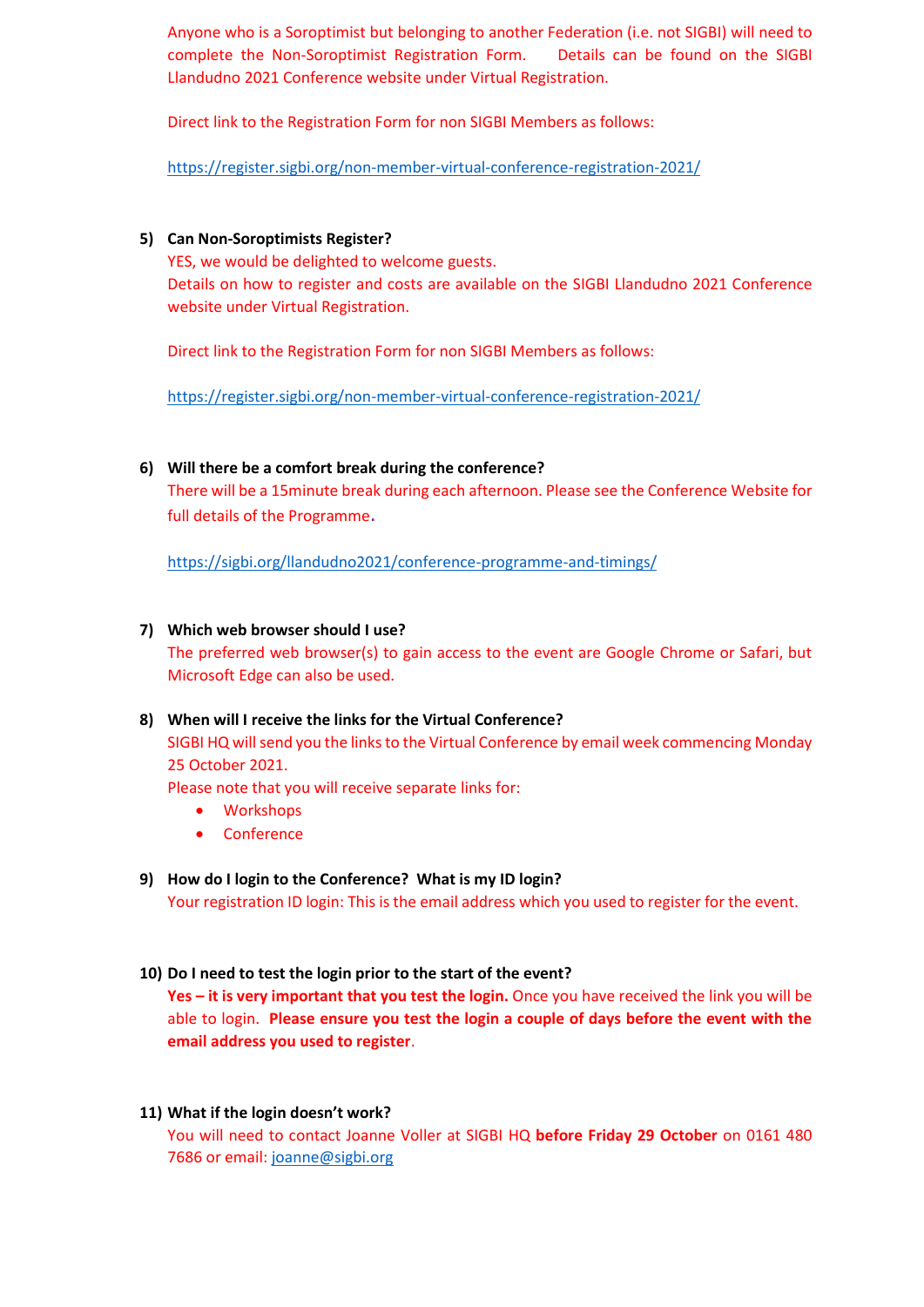#### **12) What if I have any other problems using the virtual platform?**

If you scroll down to the bottom of the front page and click on the Question Mark you will be directed to the SPARQ Help Centre. Here you can also find a lot of helpful information.

[Accessibility Problems](https://sigbi.org/llandudno2021/files/2021/07/Accessibility.pdf) - Please click on the link for more detailed information for those with visual, hearing or mobility difficulties.

#### **13) What is the programme for each day?**

The Conference Programme is available via the SIGBI Llandudno 2021 Conference website

<https://sigbi.org/llandudno2021/conference-programme-and-timings/>

#### **14) Will the SIGBI General Meeting be part of the programme?**

SIGBI GM will take place on Friday after the main conference has ended. Start time 17.20 (BST). Any SIGBI member can attend the General Meeting, which is free of charge. Anyone who wishes to attend the General Meeting only can do so but they need to ensure they are registered before 22 October 2021.

#### **15) Will the conference be in 'real time'?**

The whole conference can be viewed in real time. In addition, access to the conference platform will be available on catch-up from midnight on Monday,  $1<sup>st</sup>$  November until midnight (UK time) on Monday, 15th November 2021 for registered conference 'attendees' only. The majority of conference content will be available over this extended period. It is hoped that this will offer all registered members the opportunity to access conference presentations at a time to suit them.

#### **16) What does the registration cost cover?**

The conference is to be a professional level broadcast event that will have the look and feel of a television programme The cost of registration covers all of the Conference sessions (see link) including the General Meeting and Virtual Exhibition. There will also be an opportunity to catch up for a two week period. The virtual platform allows delegates to view the Twitter Wall and ask Questions from several of the speakers.

#### **17) What if I cannot attend one session - can I pay for just for the other?**

Unfortunately not. However, the conference platform will be available until midnight (UK time) on Monday, 15<sup>th</sup> November 2021 for registered conference 'attendees' who can log in when it suits them to watch the conference either live or on 'catch-up'.

#### **18) What happens if I want to watch it with others?**

It is appreciated that members might wish to get together to watch the conference and that some members might think of paying for one registration for a group. However, it is hoped that members understand that costs must be met and that everyone should register.

#### **19) What about FPAC?**

The FPAC meeting will be another virtual event held on Thursday 28<sup>th</sup> October between 13.30 and 17.00 BST. This event will be free for all members to attend. You will receive a separate link to log in for the FPAC.